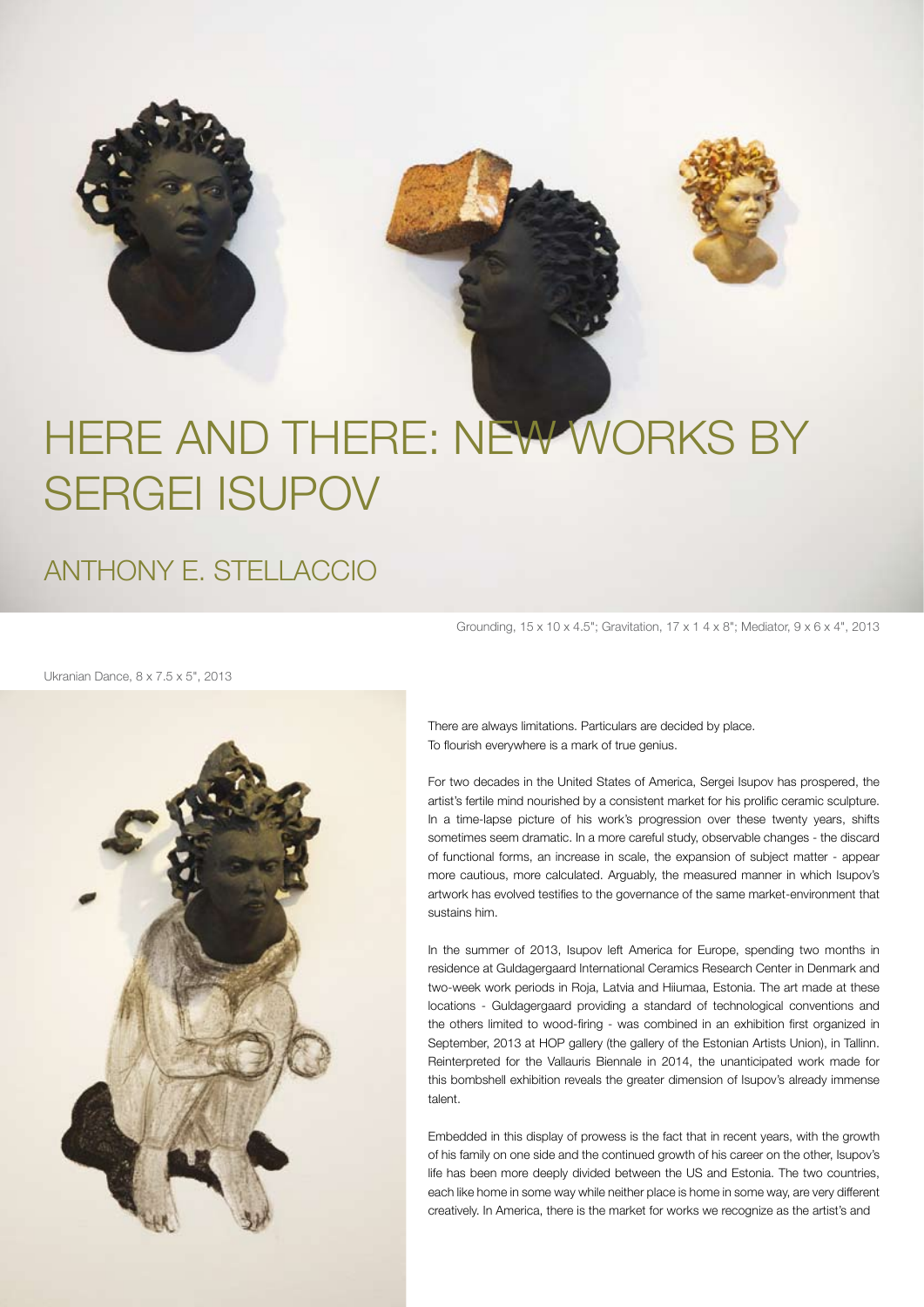there are its rules. In Estonia, the lack of a market provides the room in which to play and experiment. These two spaces inform and balance each other, but there is a great rift between them. The exhibition, aptly titled *Here and There*, operates as a powerful metaphor for this personal and professional fissure. But this is a multidimensional metaphor.

The world knows Sergei Isupov best for his highly refined and emotive illustrated sculpture – an innately dualistic conundrum of perception and interpretation that seamlessly pits the *here* of real objects against the *there* of two-dimensional illusion. With our minds unable to dissolve the union, but not quite able to fully





Flying in a Dream and in Reality, Porcelain, slip, glaze, 12 x 16.5 x 11", 2014 Soaring Power, 9 x 6.75 x 4.75", 2013

resolve it either, we maddeningly submit to the power of the art. In the new work, the range of Isupov's approach and its effect is much broader.

As the lynchpin of the *Here and There* exhibition, a small number of large sculptures demonstrate the artist's signature integrations of two- and three-dimensions and their predictably meticulous execution. Standing out from these are smaller pieces with a greatly reduced color palette and a dramatically looser performance. Here, the simple lines and fluid brushstrokes of competent but simple renderings populate swaths of bare clay. There, the specificity and precision of forms and marks recede as a more visceral expressionism emerges.

At the farthest end of the spectrum, expert but economical busts are mounted to the wall, and the wall is where their bodies are executed, in the freest fashion. We have never seen work like this from Isupov, which is shocking from such a stylistically stable artist, but the potency of the work lies far beyond a laudable disregard for convention. Not merely separating the objects and the illustration, the artist isolates the theatrical stage of the face, the head, and, with them, the mind. Together they are pushed far from their corporeal binding by elementary descriptions of the body. Without letting the two completely untether, the artist widens the gap between principles and dimensions to their greatest possible extent, maximizing the tension of their near thread-thin bond. Somatic and self-reflexive, Isupov annihilates the collusion of form and surface in a questioning self-deconstruction of his artistic identity – an undertaking that reverberates with broad philosophical inquiry.

At the same time, the artist abandons his anecdotal characters and his recurring, self-referential actor(s) - these spurned mostly in favor of mythological beings and Jungian archetypes. With their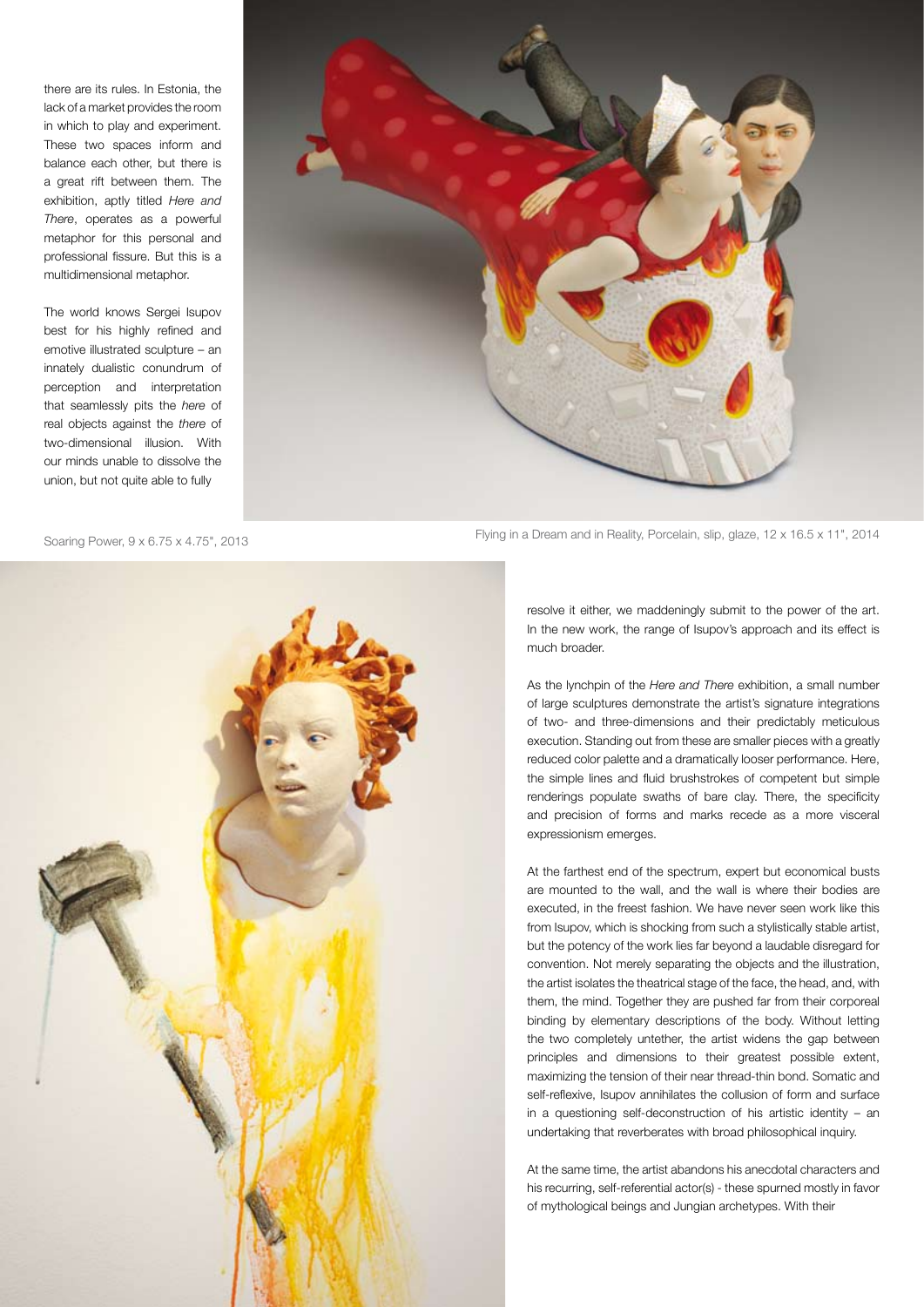stark descriptions, their ritualistic display in the gallery, and their complex of expressed, ambivalent emotions, the artist excavates something primal and uncomfortably psychoanalytical in these otherwise familiar and, in some cases, more trusted icons.

As a case in point, the monochromatic busts of two Medusas mounted to the wall hover in mid-air. One black and one white, each rendering is grotesque enough, and each is tender enough, to be exactly what this archetypal character has always been – a lamentable portrait of a viciously bitter and suffering femininity. Arranged ceremoniously around the "King" figure freestanding in the center of the gallery, these women are also forced to participate in a portrait of a brutalizing patriarchy. The female bodies are rudimentary, regressive, and almost farcical drawings - they are phantoms, non-realities, and, above all,



Belief and Hope, Porcelain, slip, glaze, 18 x 20 x 9.5", 2013

Ukranian Dance, 8 x 7.5 x 5", White Dance, 10 x 9 x 5.5", 2013